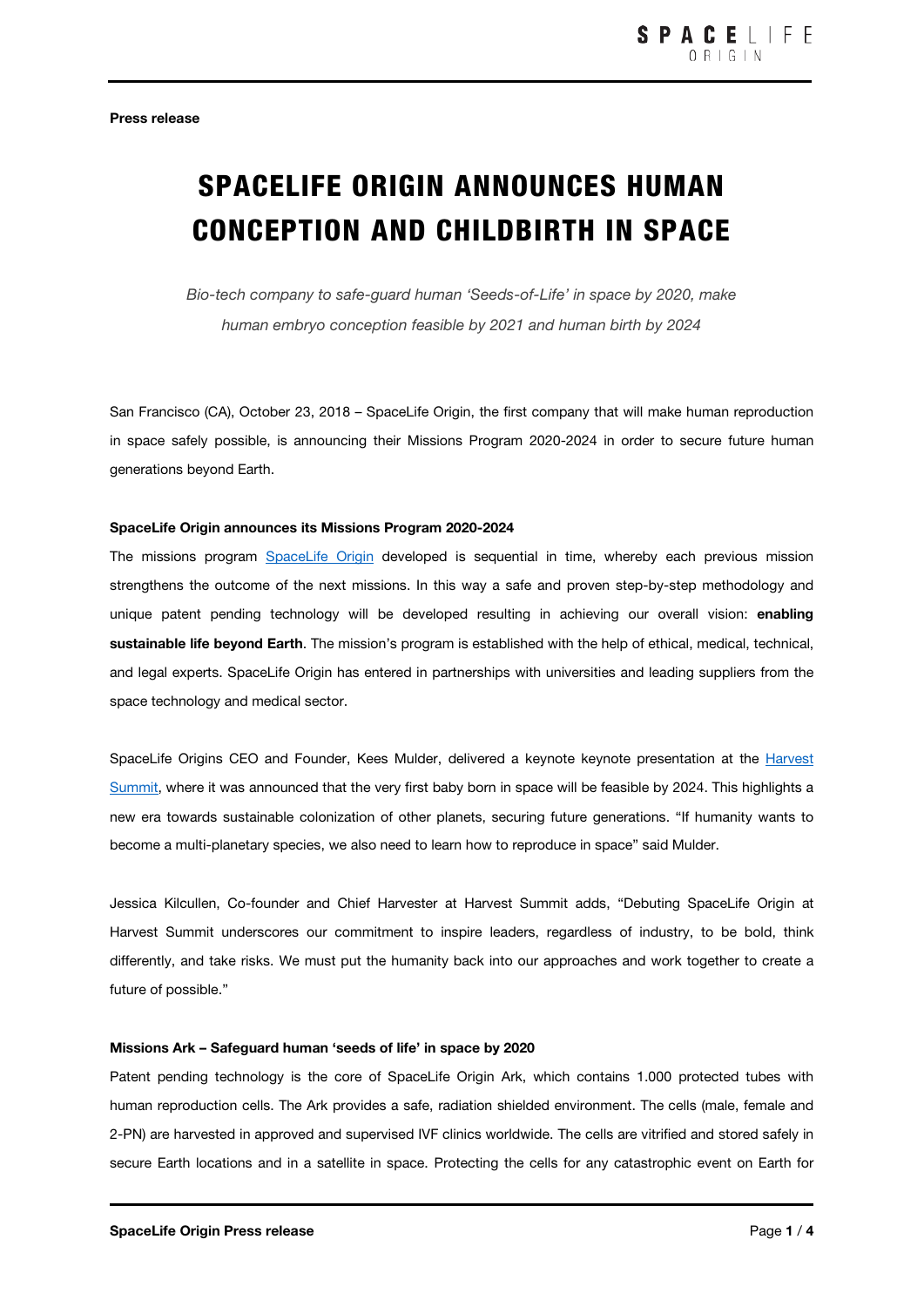decades. The ultimate and most unique insurance for mankind. Real-time tracking and footage from cameras on board enable customers to view and show their 'seeds-of-life' cells in orbit.

## Missions Lotus – human conception in space by 2021

We are developing proprietary technology creating a new 'Space-Embryo-Incubator'. This embryo incubator is send into space and contains male and female reproduction cells. Once in space the embryos are conceived and start developing. After 4 days the incubator returns to Earth where the embryos are checked. The actual pregnancies and births will occur on Earth. With our team of experts we will ensure the flawless, safe methodology and technology to make this next step in human evolution feasible.

#### Missions Cradle - human childbirth in space by 2024

"It's a small step for a baby, but a giant baby-step for mankind," said Dr. Egbert Edelbroek, SpaceLife Origins *Chief Strategy & Innovation Officer*. A bold yet realistic objective of SpaceLife Origin is the actual birth of the first human baby in space. During a 24-36 hour mission a woman will give birth at 250 miles above Earth, accompanied by a trained, world-class medical team. A carefully prepared and monitored process will reduce all possible risks, similar to western standards as they exist on Earth for both mother and child.

#### Why is SpaceLife Origin embarking on this journey

Major renowned space agencies and companies are already investing billions of dollars in space tourism, space habitats and work towards the ultimate goal of colonizing other planets (e.g. the Moon and Mars). Their main reason for colonizing is creating a back-up plan, because life on Earth could become very challenging over the next century. SpaceLife Origin makes colonization efforts sustainable, by researching and executing the conditions for human reproduction in space step by step. A world's unique and critical step for the future of mankind.

Mulder adds, "Any space company, agency or nation with ambitions to colonize other planets will benefit from partnering with us for the successful completion of their plans."

Existing space reproduction research by renowned space agencies contributes significantly but its core focus is on animals. The vast majority of climate scientist agrees that we only have several decades to develop and 'be ready' for ambitious backup plans to colonize other planets. This requires a far more accelerated approach as provided by SpaceLife Origin's mission program.

## Social responsibility

Our mission to enable human reproduction in space is built upon three core pillars:

- 1. Protecting: making existing colonization back-up plans sustainable, protecting future generations
- 2. Uniting: involving people of all regions in this next step in human evolution, providing non-profit Ark tubes and non-profit Lotus seats to optimize diversity across the globe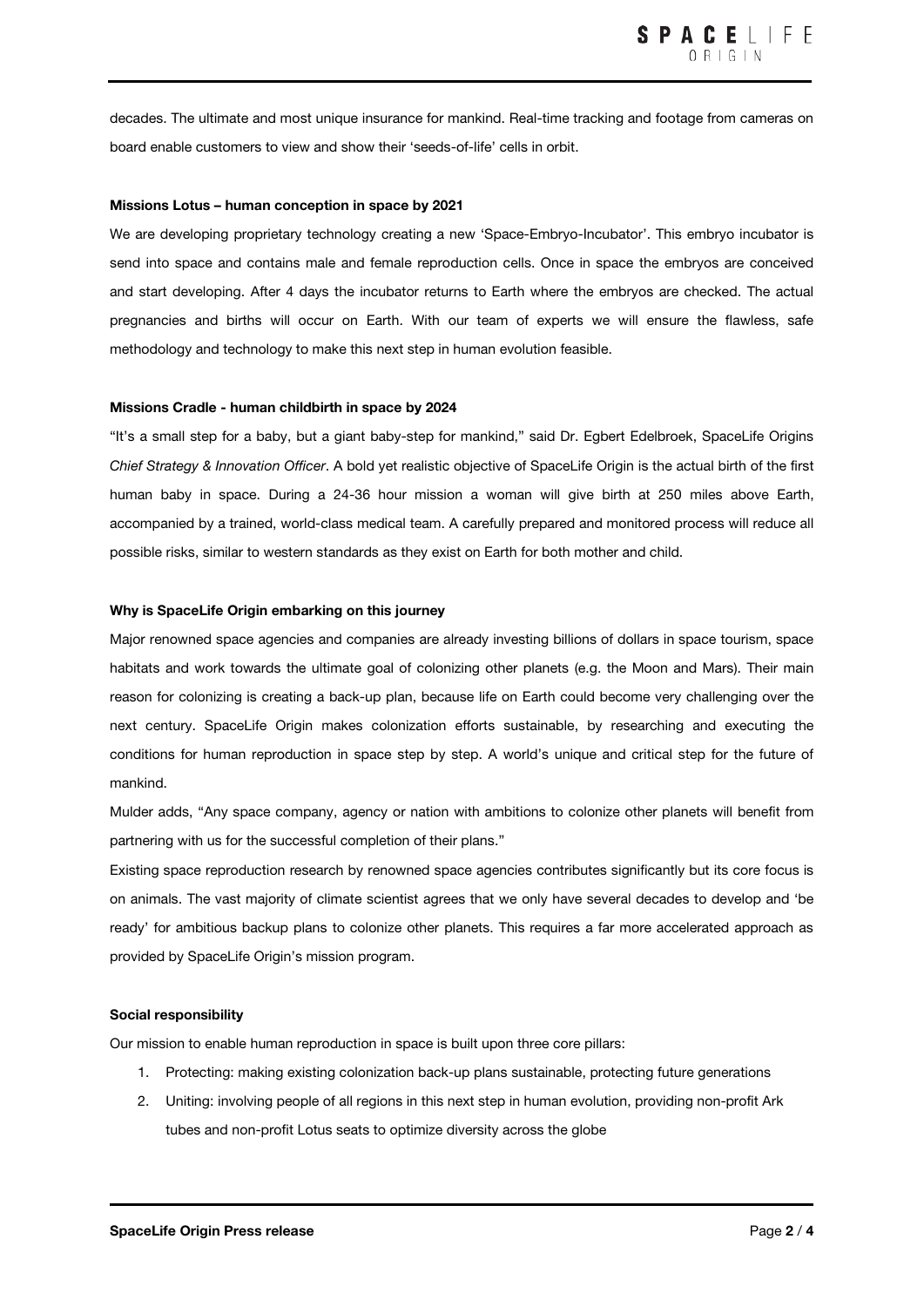3. Transcending: besides averting threats to life, we contribute to inspire and seize amazing opportunities for humanity enabled by colonization

# Planning, pricing, and availability of our Missions:

# Missions Ark – Safeguard human genetic materials in space

- Scheduled to be operational by Q4 2020; sign-up process starts Q1 2019
- Pricing range \$30,000 to \$125,000 per set of 'Seeds-of-Life' tubes
- 750 commercial (for profit) tubes per Ark (+250 Non-Profit tubes to increase the ethnic diversity balance)

# Missions Lotus – embryo conception in space

- Scheduled to be operational by Q4 2021; sign-up process starts Q1 2019
- Pricing range \$250K to \$5M depending on priority in the sequence (50 Seats per mission)

#### Missions Cradle - a baby born in space

- Scheduled to be feasible by 2024; registration and candidate selection starts 2022
- Pricing as well as all other terms and conditions will be disclosed at later stage

# The potential customers for our Mission Ark

The early clients for the services of SpaceLife Origin Mission Ark are to be found worldwide. The initial captive and addressable market audience is calculated to be at least 30+ million people worldwide.

- High net worth individuals at least 10 million people worldwide are seen as able and prepared to support innovative measurements that help to safeguard their family future heritage and mankind's future generations
- Prepper communities worldwide 10-15 million people seriously worried about the future of their own families, the society and Earth. This group is willing and capable of investing in protective measurements
- IVF clients over 6 million couples in the US alone, already involved in the process of harvesting and storing of their 'seeds-of-life'. A market with a deep interest in securing, storing and (re)using their 'seeds-of-life'
- IVF centres over 1.500 worldwide with over 1.000 in US only, who could further act as strategic medical partners to offer the various SpaceLife Origin services to their own client base
- Space & bio-medical companies these are licensing prospects for our IP protected technology and methodology